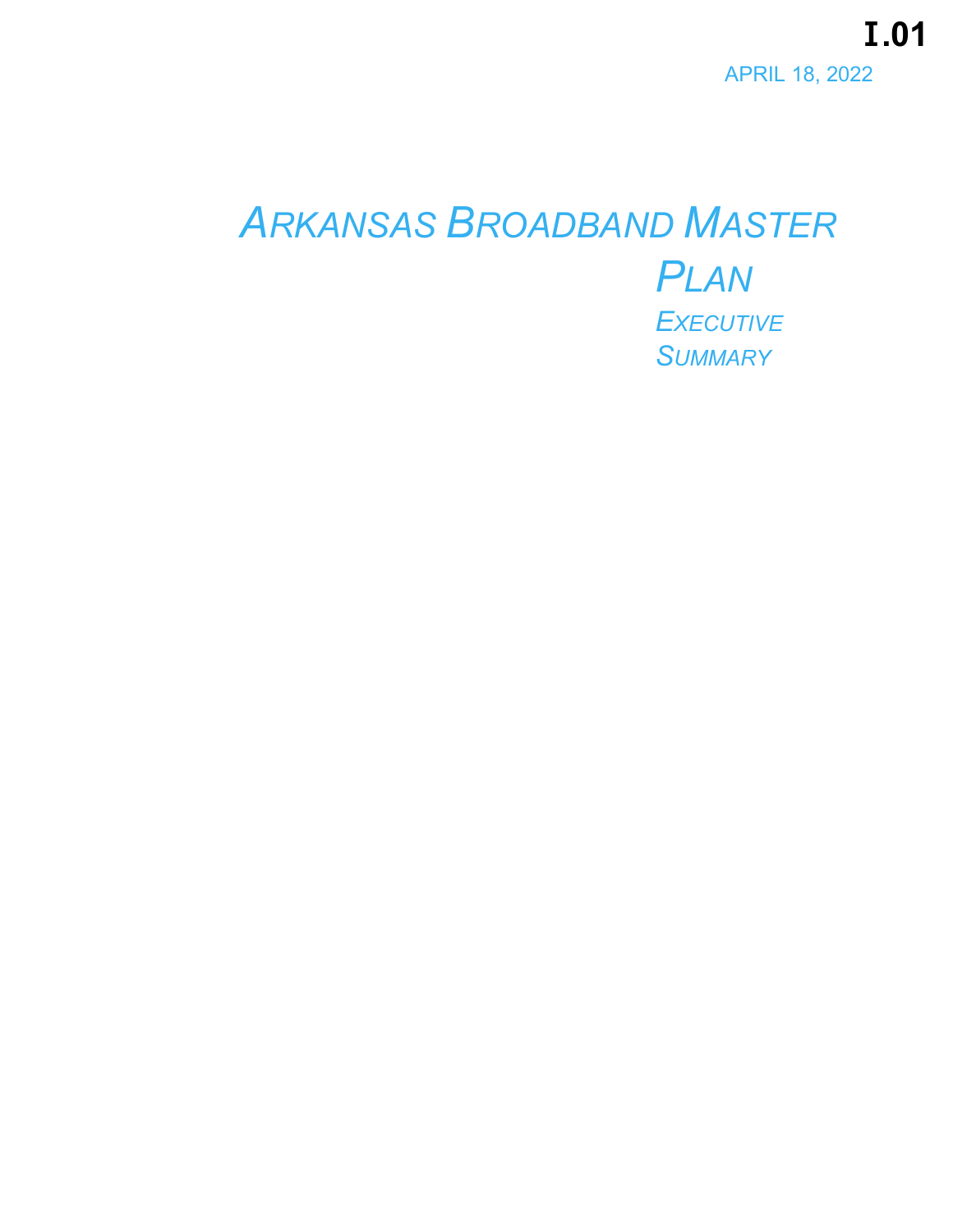

In October 2021, Broadband Development Group was hired to develop a comprehensive master plan for how the state of Arkansas should approach the inequitable availability of broadband service across the state.

#### **RESEARCH**

To develop our key findings and recommendations, we conducted the following research and community outreach from October 2021 to March 2022:

• We reviewed FCC Form 477 mapping data, recent federal and state grant awards, provider network data (GIS shapefiles, address/service lists, fiber/RF coverage maps), and directly researched address-by-address service availability on provider websites to update current and planned broadband coverage for all census blocks.

• We hosted or attended more than 300 community meetings in all 75 counties and received more than 18,000 surveys from residents in every county across the state.  $\circ$ Several Arkansas legislators participated in these meetings to ensure a variety of voices were heard during the community fact-finding portion of our research.  $\circ$  Arkansas Farm Bureau, Arkansas Municipal League, Arkansas State Chamber of Commerce, Arkansas Department of Education, Arkansas State Library

> Association, Association of Arkansas Counties, Arkansas Sheriffs Association and several other association groups helped set up community meetings.

• We consulted with nearly 30 broadband providers to learn more about their perspectives on the program's effectiveness, how they would improve the program, their views on competition and regulation, their build plans, what additional grants they anticipate receiving or requesting, and their needs going forward.

#### **KEY FINDINGS**

Based on our research and analysis, this report can be summed up by three key findings:

- **Significant progress has already been made to overcome the state's broadband problem with plans in place to make even more progress.** 
	- $\circ$  The 2020 FCC Form 477, which influences most federal funding, states that Arkansas has 251,000 households lacking adequate broadband access.
		- Underserved households are those with less than 100+ Mbps access.
	- o Our research has corrected the FCC map by identifying mischaracterized reports to reduce this number to about 210,000 households.
	- $\circ$  Furthermore, the state has worked through various state and federal programs to create coverage for about another 100,000 households.
	- $\circ$  The remaining 110,000 households are not currently addressed by any identified programs at any level. We estimate the cost of covering these households at about \$500 million.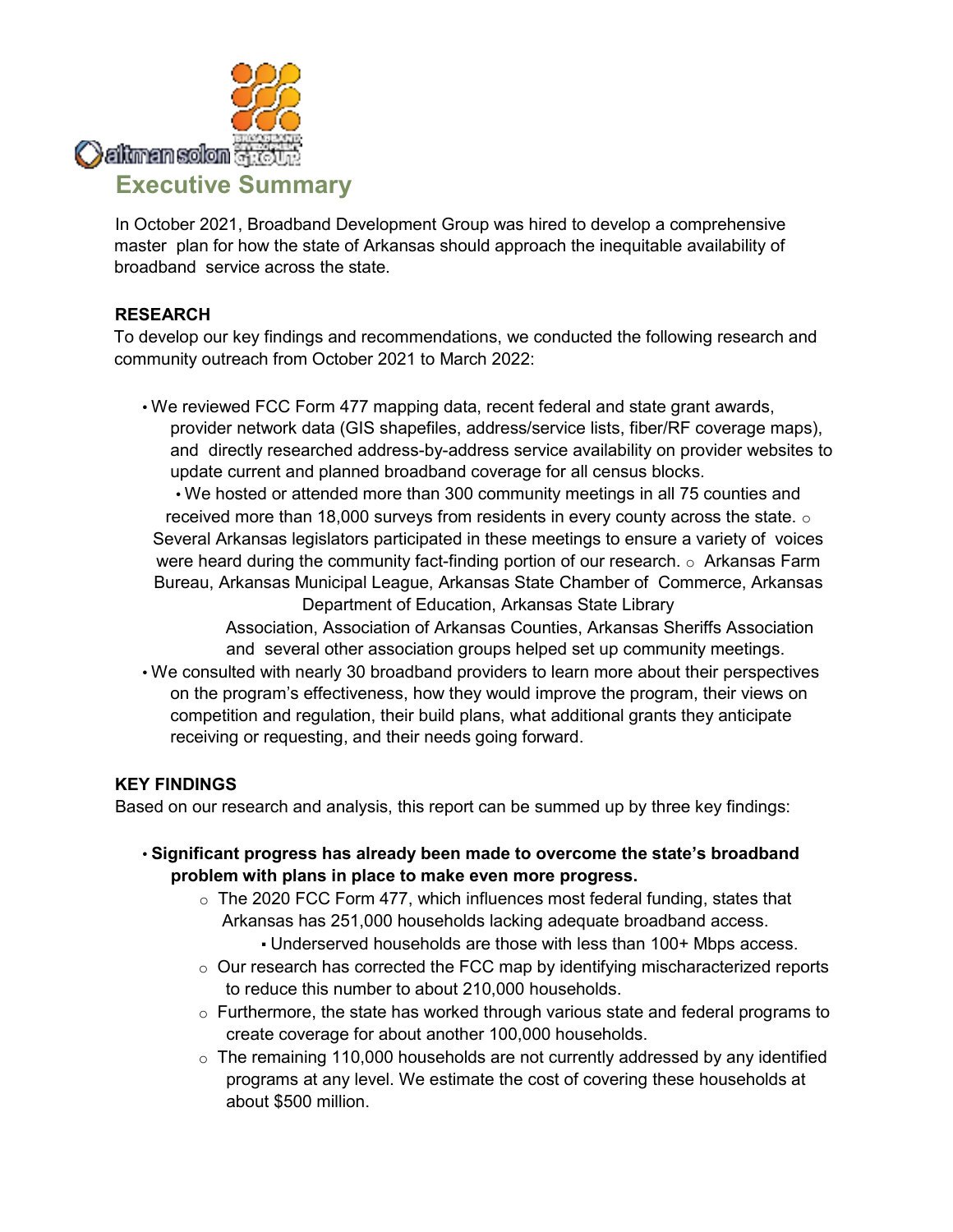2022 Arkansas Broadband Master Plan / Executive Summary 1

- $\circ$  However, 31,000 of the households are currently covered under Rural Digital Opportunity Fund (RDOF) grants to wireless providers, of which we have some concerns. Federal rules prohibit further funding to serve these locations. We think there is significant risk that these households will not be served in a timely or technologically sufficient manner.
- **Arkansas should focus its efforts on providing broadband service to the remaining 110,000 underserved households not currently served by any federal grants. The expected cost for this effort is roughly up to \$550 million and can be funded through American Rescue Plan Act (ARPA) and Infrastructure Investment and Jobs Act (IIJA) grants.**

 $\circ$  A few options exist to provide broadband services to these households:  $\cdot$  If we tap into forthcoming federal funds in the range of \$254 to \$358 million, we should be able to reduce the remaining 110,000 households

down to about 10,000 underserved households within three years.

- The final 10,000 homes, which represents less than one percent (0.83%) of Arkansas households, however, would be the toughest barrier to overcome since many of these homes are in some of the most rural and sparsely populated areas of the state.
- We estimate it would require more than \$200 million or approximately 30 to 40% of the remaining additional federal funds to get to zero, or roughly \$20,000 for every remaining household.

### • **The existing ARC program, with some modifications, will help us get there.** o **We recommend the state put in place competitive bidding for grants.** ▪ Currently,

providers tell the state how much they need for a project. Under the modified plan, however, the state should solicit multiple proposals for each project.

#### o **We recommend requiring affordability on rates.**

▪ Survey results from potential subscribers statewide indicate that affordable service is thought to be roughly \$50 or less per month.

- . The business case for suggested subsidy levels in this report uses \$50 per month as an affordable rate that predicts a 15% IRR for providers.
- o **We recommend future proofing the technology deployment so we don't have to do this again in five to seven years.** 
	- We know that fiber optics technology is the key in giving us the ability to ramp up speeds in the future.

. We don't want the state to fall behind again, and that's why future proofing with fiber optics is such a critical investment for the state.

#### **WHY IS THIS IMPORTANT?**

From buying groceries and changing our thermostat to connecting with loved ones and scheduling medical visits, we live in a digital world where everything we need is only a click away. At least some of us do. Unfortunately, too many households across Arkansas are still